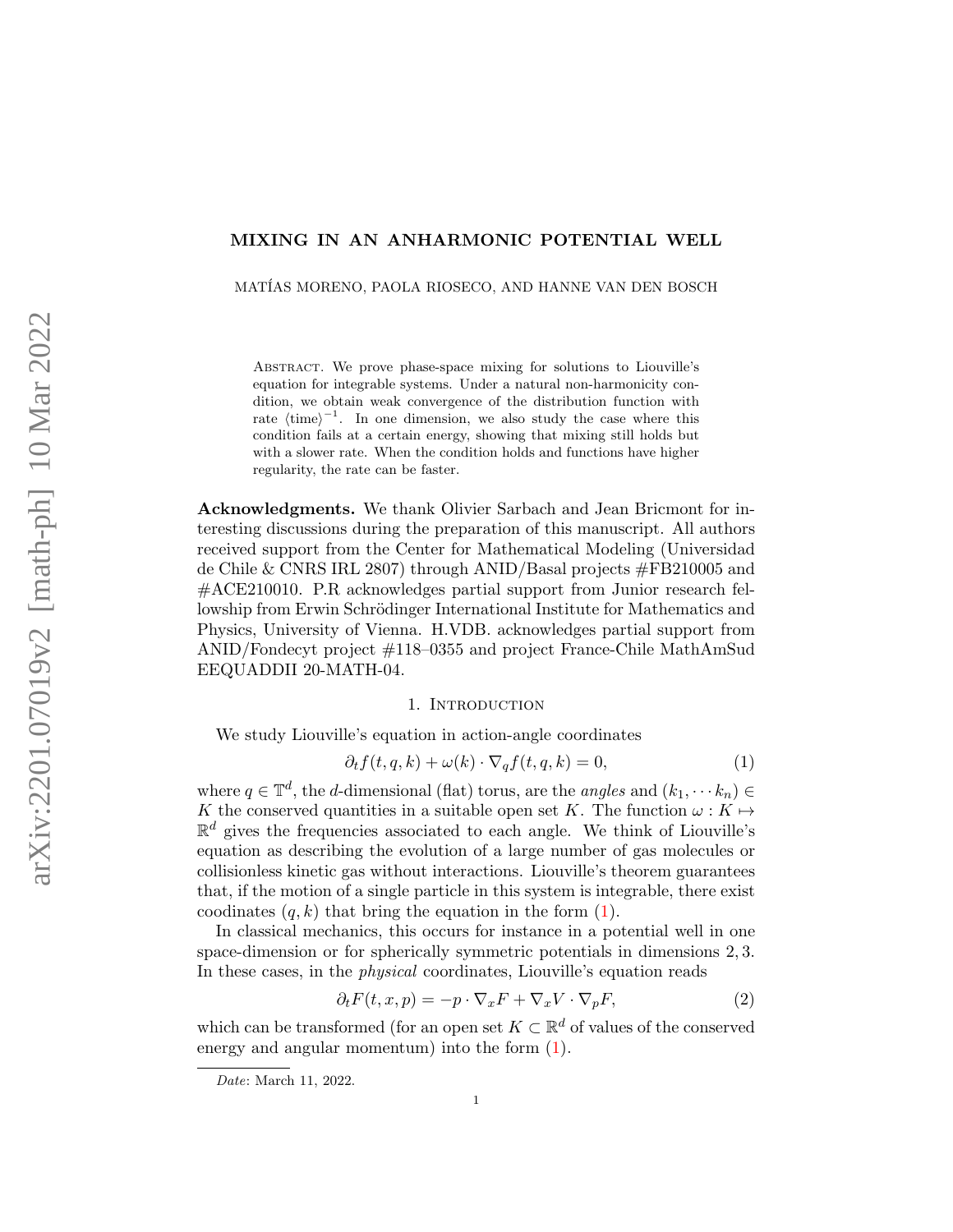But also in a relativistic context, geodesic motion in the Kerr family of space-times is integrable and Liouville's equation (or the collisionless Boltzmann equation) can be written in the form $(1)$ .

If the system is anharmonic, in the sense that points with nearby energies move at different angular speeds  $\omega(k)$ , regular initial distributions will eventually stretch out to thin filaments that cover the region of phase space allowed by the conservation laws, as illustrated in Figure [1.](#page-1-0)

<span id="page-1-0"></span>

FIGURE 1. Snapshots at times  $t = 0$ ,  $40\pi$ ,  $80\pi$  of the evolution of a Gaussian initial condition in a perturbed harmonic oscillator with Hamiltonian  $H = p^2/2 + x^2/2 + 0.3 x^4$ , aproximate at first order in perturbation theory.

This phenomenon is called phase-space mixing. It leads to weak convergence in the sense that, for any measurement of a macroscopic quantity, encoded in a test function<sup>[1](#page-1-1)</sup>  $\phi(q, k)$ , its value satisfies

$$
\lim_{t \to \infty} \int_K \int_{\mathbb{T}^d} f(t, q, k) \phi(q, k) dq dk = \int_K \bar{f}_0(k) \int_{\mathbb{T}^d} \phi(q, k) dq dk.
$$

Here and throughout the paper, we use a bar to denote the average over the periodic variables, i.e.,

$$
\bar{f}_0(k) := \frac{1}{(2\pi)^d} \int_{\mathbb{T}^d} f_0(q, k) \, dq.
$$

The relevance of phase space mixing in clusters of stars had been pointed out historically by Lynden–Bell [\[LB62,](#page-11-0) [LB67\]](#page-11-1) and was highlighted more recently in Mouhot and Villani's proof of Landau Damping in the Vlasov-Poisson system on the torus [\[MV11\]](#page-11-2). This sparked interest in proving mixing

<span id="page-1-1"></span><sup>1</sup>Throughout this paper, we will use the term "test function" loosely to designate "a function against which the distribution function is tested", these functions need not to belong to  $C_c^{\infty}$ . Mathematically, the roles of  $\phi$  and  $f$  are symmetric by the time-reversal invariance of the evolution, while conceptually  $f$  is an empirical density associated to a large number of particles, and only its averages over regions of phase space (i.e., the support of  $\phi$ ) have a physical significance.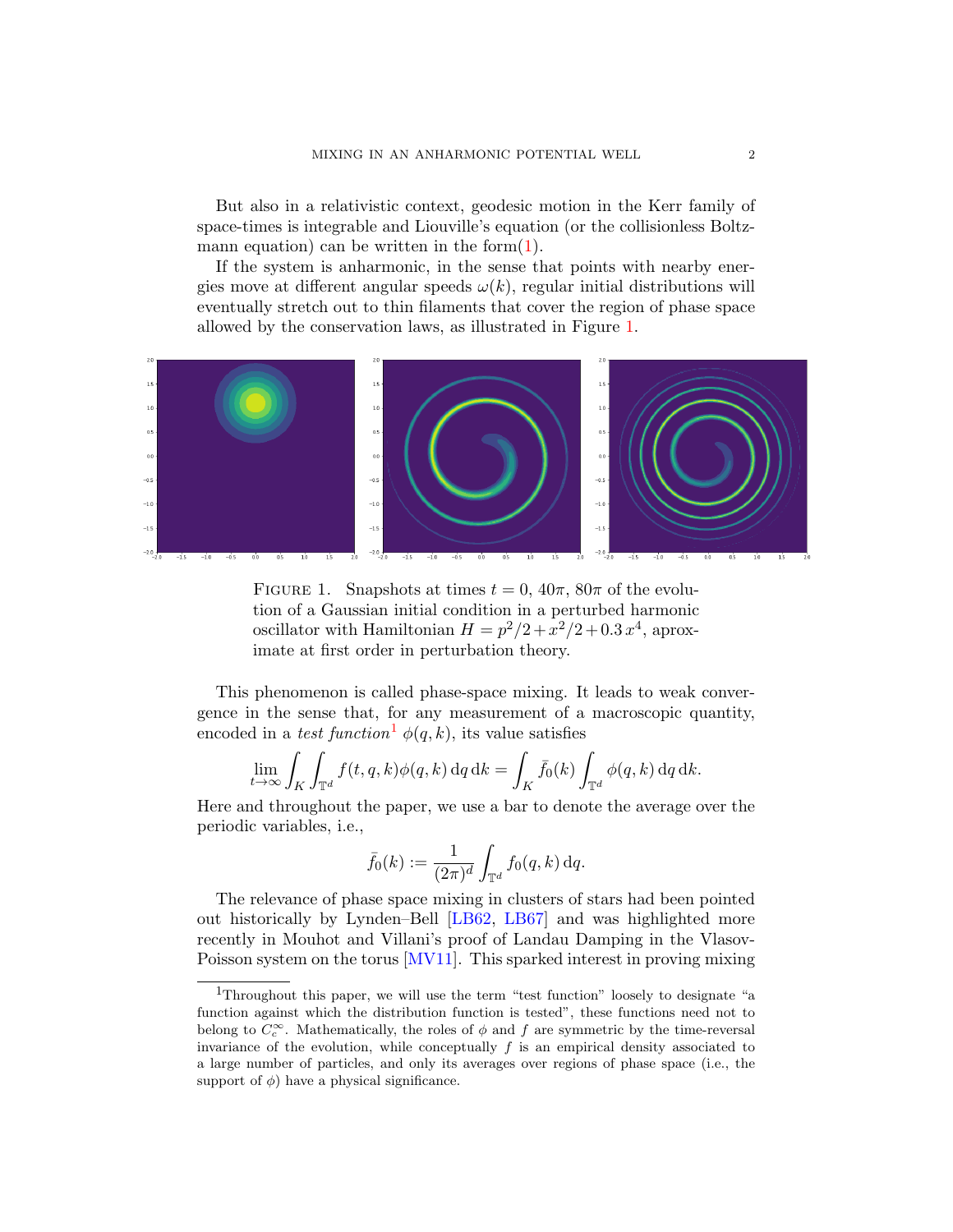in linear models that describe astrophysical systems [\[RS18\]](#page-11-3) or are reasonable toy models for these systems [\[RS20\]](#page-11-4). The recent paper [\[CL21\]](#page-11-5) studies the one-dimensional Liouville equation with a slightly anharmonic potential  $V(x) = \frac{x^2}{2} + \epsilon \frac{x^4}{2}$  $\frac{e^4}{2}$  and proves the time convergence of the (one-dimensional) Coulomb potential generated by this distribution. The authors of [\[CL21\]](#page-11-5) use the so-called vector-field method and obtain a rate of convergence. The vector-field method has been introduced by Klainerman [\[Kla85\]](#page-11-6) in the context of wave equations and has been applied to transport equations, or the Vlasov–Poisson system, for instance in [\[Smu16,](#page-11-7) [FJS17,](#page-11-8) [Won18\]](#page-11-9).

In this paper, we apply the vector-field method to general integrable systems and any choice of test function  $\phi$ . We obtain power-like convergence to the the equilibrium value  $\int \phi \bar{f}_0$ . Since we are studying essentially a transport equation in  $\mathbb{T}^d$  rather than  $\mathbb{R}^d$ , the rate of decay does not improve with dimension. We will assume throughout that  $\omega: K \mapsto \mathbb{R}^d$  is of class  $C^2$  and use the notation  $D\omega$  for its Jacobian matrix, i.e.,

$$
(D\omega)_{j,l}(k) = \partial_j \omega_l(k).
$$

With these preliminaries in place, we can state our main theorem.

<span id="page-2-1"></span>**Theorem 1.1.** Let  $f(t, q, k)$  be the solution to [\(1\)](#page-0-0) with initial datum  $f_0 \in$  $C^1(\mathbb{T}^d \times K)$ . Assume that  $\phi \in C_c^1(\mathbb{T}^d \times K)$  is bounded, and that

<span id="page-2-0"></span>
$$
\omega \in C^2(K), \quad \text{and } \det D\omega(k) \neq 0, \text{ for all } k \in K \tag{3}
$$

then there exists C depending on  $\omega$ ,  $f_0$  and  $\phi$  such that

$$
\left| \int_K \int_{\mathbb{T}^d} (f(t,q,k) - \bar{f}_0(k)) \phi(q,k) \,dq \,dk \right| \leq \frac{C}{1+|t|}.
$$

*Remark* 1. The constant  $C$  depends on the initial data, on the test function  $\phi$ , and on the inverse of  $D\omega$ . In Propositions [2.1](#page-4-0) and [3.1](#page-9-0) below, we give more precise statements that allow to relax the hypotheses and estimate the constant for concrete cases.

Remark 2. For the case of a particle in a one-dimensional potential well,  $2\pi/\omega(k)$  is the inverse of the period T of the trayectories, which in turn is the derivative of the area function  $\Pi$ , see e.g.,  $[Arn89, Section 50]$  $[Arn89, Section 50]$ . In terms of the potential  $V$ , we have

$$
T(h) = \Pi'(h), \qquad \Pi(h) := \oint_{\frac{p^2}{2} + V(x) = h} p \, dx.
$$

Apart from regularity issues, condition [\(3\)](#page-2-0) is simply  $T'(h) = \Pi''(h) \neq 0$ . For one-dimensional systems (2-dimensional phase space), there is an extensive literature on the monotonicity properties of the period function  $T(h)$ . For many potentials,  $T'(h)$  has a definite sign, see e.g. [\[Chi87,](#page-11-10) [CW86,](#page-11-11) [FGG04,](#page-11-12) [Rot93\]](#page-11-13). In [\[RS20,](#page-11-4) Appendices B and C], these conditions are specified to several potentials relevant in astrophysics.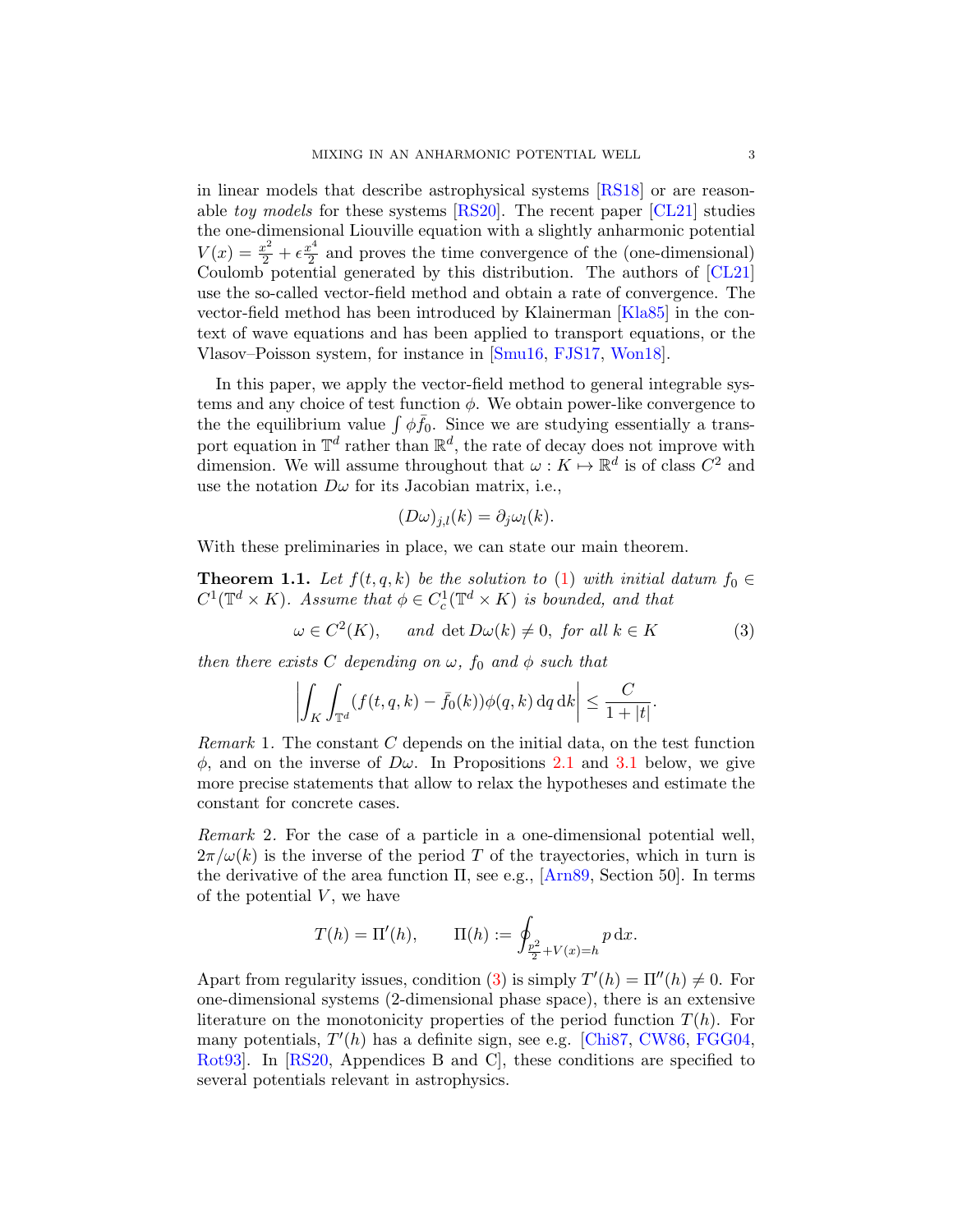Even if the condition det  $D\omega \neq 0$  fails at some points, mixing may still hold. For simplicity, we state this result in the one-dimensional case and for a linearly vanishing  $\omega'$ .

<span id="page-3-0"></span>**Theorem 1.2.** Fix  $f_0$  and  $\phi$  of class  $C^1$ , with compact support, and let f denote the corresponding solution to Liouville's equation. Assume that  $\omega \in C^2(K)$ , and  $\omega'(k) \neq 0$  except for k in the finite set  $\{k_1, \dots, k_N\}$ , and that  $\omega''(k_i) \neq 0$ . Then, there is  $C > 0$  such that

$$
\left| \int_K \int_{\mathbb{T}} (f(t,q,k) - \bar{f}(k)) \phi(q,k) \right| dq dK \leq \frac{C}{1 + |t|^{1/3}}.
$$

In a different direction, if condition [\(3\)](#page-2-0) holds and the functions involved have a better regularity, the strategy in the proof of Theorem [1.1](#page-2-1) can be iterated to obtain a better rate of decay. Again, we state the one-dimensional result for simplicity.

<span id="page-3-1"></span>**Theorem 1.3.** For  $d = 1$  and under the hypotheses of Theorem [1.1,](#page-2-1) assume that additionally,  $\omega'(k)^{-1} \in C^l(K)$ ,  $f_0, \phi \in C^l(\mathbb{T} \times K)$  for some  $l \geq 2$ . Then there exists  $C > 0$  depending on  $\omega$ ,  $f_0$  and  $\phi$  such that

$$
\left| \int_K \int_{\mathbb{T}} (f(t,q,k) - \bar{f}_0(k)) \phi(q,k) \,dq \,dk \right| \leq \frac{C}{1+|t|^l}.
$$

A striking consequence is that mixing is actually super-polynomial when  $\omega$ ,  $f_0$  and  $\phi$  are of class  $C^{\infty}$ .

Finally, we study the Coulomb potential generated by a particle density  $F$ . We will use the notation  $F$  for the density in the physical phase space  $\mathbb{R}^d \times \mathbb{R}^d$  and  $f = F \circ N$  for the density in action-angle coordinates. The motivation to consider the Coulomb potential in particular, is to take into account the gravitational self-interaction (the Vlasov–Poisson system). As in [\[CL21\]](#page-11-5), the results that we prove remain insufficient to treat the nonlinear equation. This is natural, since we don't expect in general that  $f_0$  is a stationary state for the Vlasov–Poisson system.

The Coulomb potential can be written as the integral of  $F$  against a test function with a singularity, which can be compensated by requiring some extra regularity of  $F$ . For a given  $F$  defined in Euclidean space, we define the Coulomb potential generated by its particle density as the unique solution to

$$
-\Delta V_F(x) = \int_{\mathbb{R}^d} F(x, p) \, dp, \text{ and } \begin{cases} V_F(0) = 0 & \text{if } d = 1\\ \lim_{|x| \to \infty} V_F(x) = 0 & \text{if } d \ge 2. \end{cases} (4)
$$

We will assume that the system with Hamiltonian  $H(x,p) = |p|^2/2 + V(x)$ is integrable and denote  $N: \mathbb{T}^d \times K \mapsto G \subset \mathbb{R}^d \times \mathbb{R}^d$  for the transformation from action-angle variables to the position and momentum, where  $G$  is the open set of values of position and momenta for which this transformation is well-defined and invertible. Then we have the following corollary.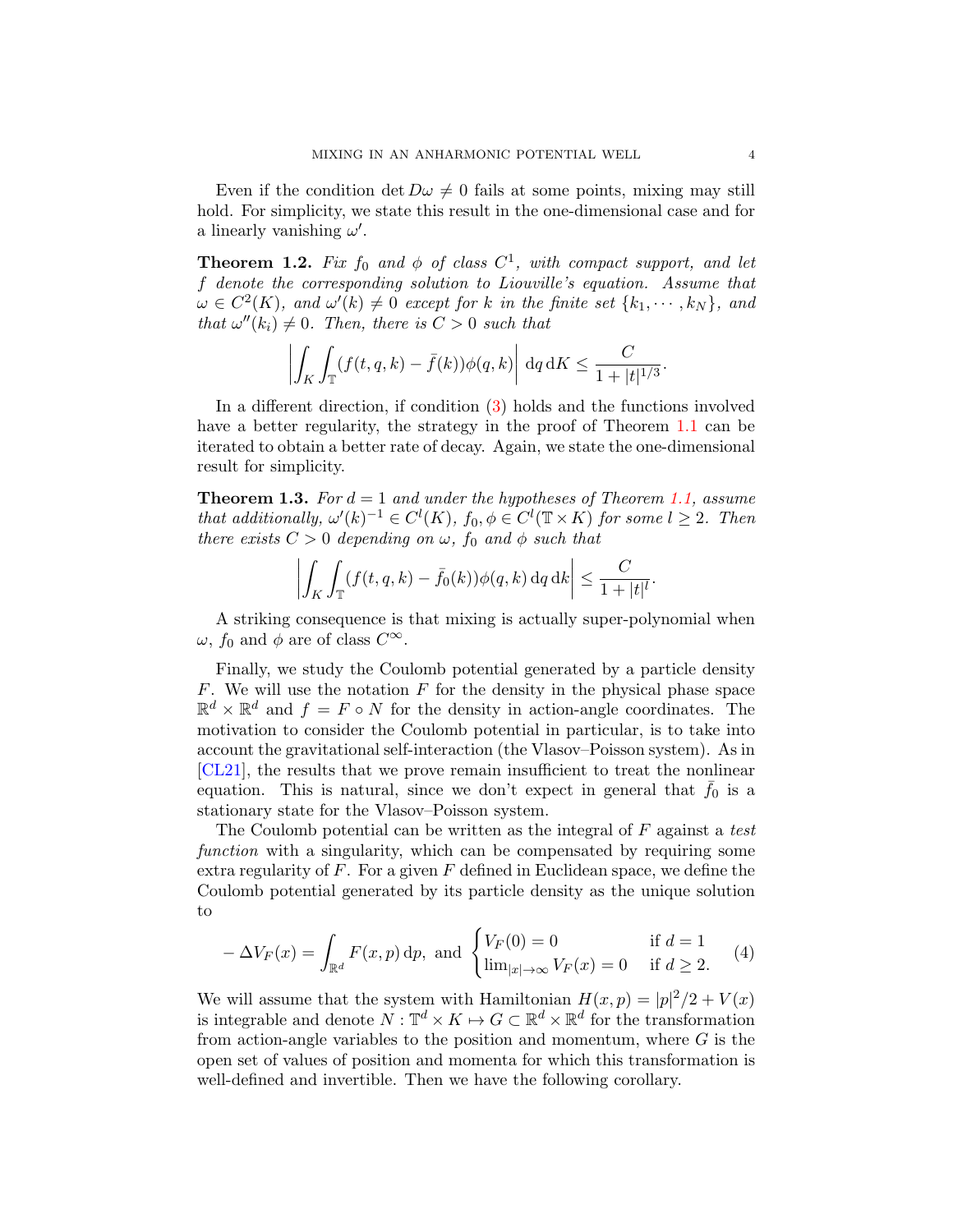<span id="page-4-2"></span>**Corollary 1.4.** Assume that N is a  $C^1$ -diffeomorphism, and that the frequencies  $\omega(k)$  satisfy [\(3\)](#page-2-0). Let  $F_0 \in C_c^1(G) \cap L^1(G)$ . Denote by F the solution to Liouville's equation  $(2)$ , then

$$
\left\|V_F-V_{\widetilde{F}_0}\right\|_{L^\infty}\leq \frac{C}{1+|t|},\,
$$

where

$$
\widetilde{F}_0 := \overline{(F_0 \circ N)} \circ N^{-1}.
$$

The remainder of this paper is organized as follows. In section [2,](#page-4-1) we prove the one-dimensional case of Theorem [1.1,](#page-2-1) and Theorems [1.2](#page-3-0) and [1.3.](#page-3-1) In section [3,](#page-9-1) we prove the general case of Theorem [1.1](#page-2-1) and its Corollary [1.4.](#page-4-2)

#### 2. The one-dimensional case.

<span id="page-4-1"></span>The main tool in the proof of this theorem is the vector field

<span id="page-4-4"></span>
$$
W := \omega'(k)t\partial_q + \partial_k.
$$
\n(5)

A straightforward calculation shows that W commutes with the Liouville operator

$$
L := \partial_t + \omega(k)\partial_q.
$$

Therefore, if f solves the transport equation [\(1\)](#page-0-0), the same goes for  $W<sup>n</sup>$ f (and  $|W^n f|$ ), for any  $n = 0, 1, 2, \ldots$  and thus,

<span id="page-4-3"></span>
$$
\iint |W^n f| (t, q, k) g(k) dk dq = \iint |W^n f_0| (q, k) g(k) dk dq, \qquad (6)
$$

for sufficiently regular functions  $f$  and  $g$ . As usual, we will use this property to obtain time-indepent bounds.

<span id="page-4-0"></span>**Proposition 2.1.** Let f denote the solution to [\(1\)](#page-0-0) with initial data  $f_0 \in L^1$ and fix  $\phi \in L^{\infty}$ . Assume that either f or  $\phi$  have compact support in  $\mathbb{T}^d \times K$ . Then, provided all terms on the right-hand-side are finite,

<span id="page-4-5"></span>
$$
\left| \int_{K} \int_{\mathbb{T}} (f(t, q, k) - \bar{f}_0(k)) \phi(q, k) \, dq \, dk \right|
$$
  

$$
\leq \frac{2\pi}{t} \left( \left\| \frac{\bar{\phi}}{\omega'} \partial_k f_0 \right\|_{L^1} + \left\| \bar{f}_0 \partial_k \frac{\phi}{\omega'} \right\|_{L^1} \right)
$$
 (7)

*Remark* 3. The hypotheses on f,  $\phi$  and  $\omega$  of Theorem [1.1](#page-2-1) imply directly that the terms in the upper bound are indeed finite. Since it is sufficient to prove the decay for large values of  $t$ , this proposition implies the one-dimensional case of Theorem [1.1.](#page-2-1)

Remark 4. The hypothesis on compact support is only needed to ensure the absence of boundary terms when integrating by parts. It can be weakened by adding the value(s) of  $\frac{\bar{f}_0 \bar{\phi}}{\omega'}$  at  $\partial K$  to the right-hand-side, provided these values are well-defined.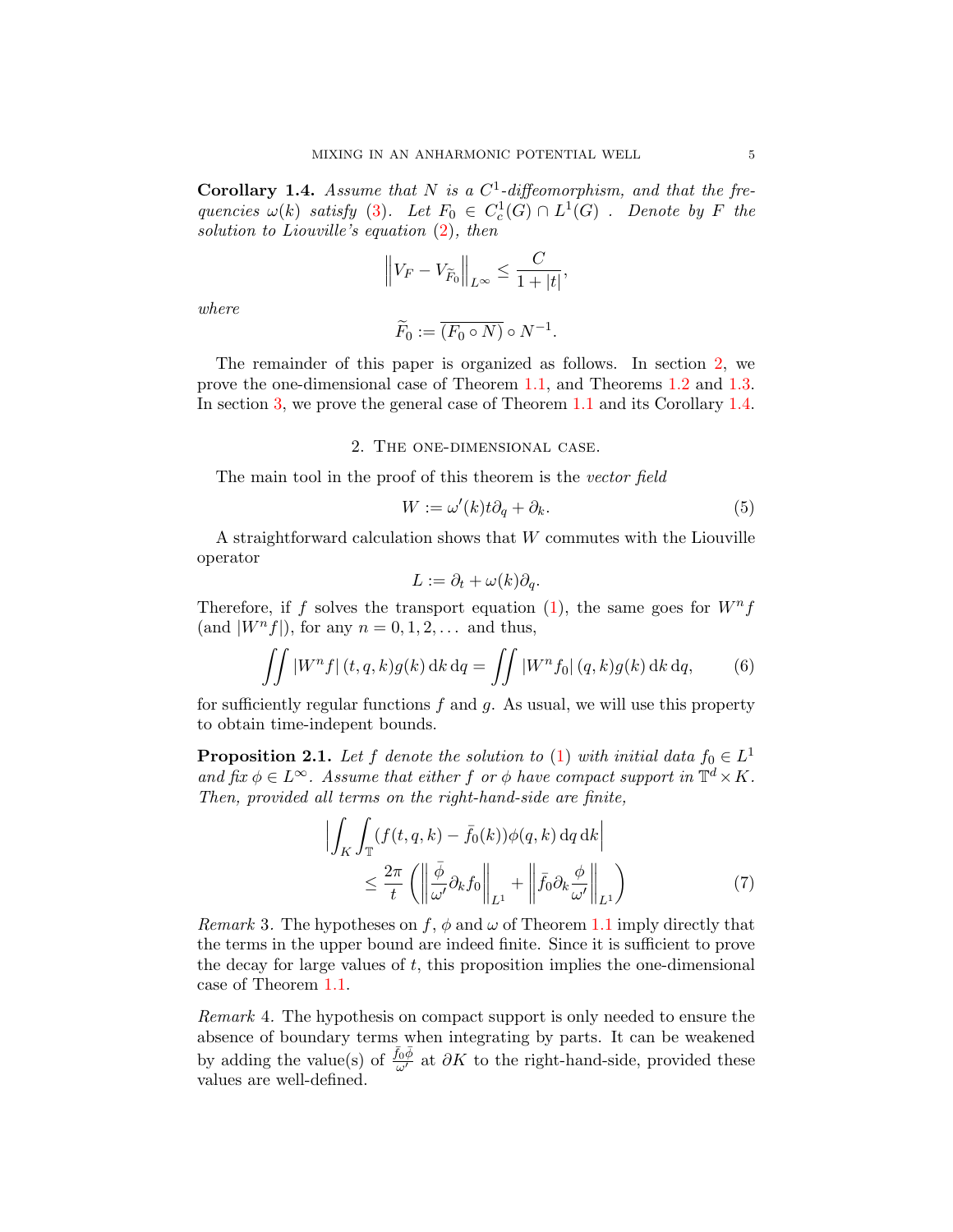*Proof.* First, note that as a limiting case of  $(6)$  or by using the exact time evolution and a change of variables

$$
\bar{f}_0(k) := \frac{1}{2\pi} \int_{\mathbb{T}} f_0(q, k) dq
$$
  
= 
$$
\frac{1}{2\pi} \int_{\mathbb{T}} f_0(q - \omega(k)t, k) dq =: \frac{1}{2\pi} \int_{\mathbb{T}} f(t, q, k) dq.
$$

We insert this in the expression that we need to estimate and use the fundamental theorem of calculus to write

$$
\begin{split}\n\left| \int_{K} \int_{\mathbb{T}} (f(t, q, k) - \bar{f}_0(k)) \phi(q, k) \, dq \, dk \right| \\
&= \left| \frac{1}{2\pi} \int_{K} \int_{\mathbb{T}} \int_{\mathbb{T}} (f(t, q, k) - f(t, q', k)) \phi(q, k) \, dq' \, dq \, dk \right| \\
&= \left| \frac{1}{2\pi} \int_{K} \int_{\mathbb{T}} \int_{\mathbb{T}} \int_{q'}^{q} \partial_q f(t, \tilde{q}, k) \phi(q, k) \, d\tilde{q} \, dq' \, dq \, dk \right| \\
&\leq \frac{1}{2\pi} \int_{\mathbb{T}} \int_{\mathbb{T}} \int_{\mathbb{T}} \int_{K} \partial_q f(t, \tilde{q}, k) \phi(q, k) \, dk \right| d\tilde{q} \, dq' \, dq. \\
&= \int_{\mathbb{T}} \int_{\mathbb{T}} \left| \int_{K} [\partial_q f(t, \tilde{q}, k)] \phi(q, k) \, dk \right| d\tilde{q} \, dq.\n\end{split}
$$

To obtain this inequality, we first used Fubini's theorem to perform the kintegral before the others, and then extended the range of  $\tilde{q}$  (which requires inserting the absolute value). The last line is just the observation that the q 0 -dependence has disappeared from the integrand.

We now use W defined in [\(5\)](#page-4-4) to write  $\partial_q = (\omega'(k)t)^{-1}(W - \partial_k)$ . The first term will have the required form to apply  $(6)$ , and we can integrate by parts (the boundary terms dissappear due to the assumptions on f and  $\phi$ ) to bring the second term in this form as well. This gives

$$
\int_{K} \left[ \partial_{q} f(t, \tilde{q}, k) \right] \phi(q, k) \, \mathrm{d}k
$$
\n
$$
= t^{-1} \int_{K} \left[ W f \right](t, \tilde{q}, k) \frac{\phi(q, k)}{\omega'(k)} \, \mathrm{d}k + t^{-1} \int_{K} f(t, \tilde{q}, k) \partial_{k} \left[ \frac{\phi(q, k)}{\omega'(k)} \right] \, \mathrm{d}k.
$$

Inserting this in the bound, we found

$$
\left| \int_{K} \int_{\mathbb{T}} (f(t, q, k) - \bar{f}_0(k)) \phi(q, k) dq dk \right|
$$
  
\n
$$
\leq t^{-1} \int_{K} \int_{\mathbb{T}} \frac{|Wf| (t, \tilde{q}, k)}{|\omega'(k)|} \int_{\mathbb{T}} |\phi(q, k)| dq d\tilde{q} dk
$$
  
\n
$$
+ t^{-1} \int_{K} \int_{\mathbb{T}} f(t, \tilde{q}, k) \int_{\mathbb{T}} \left| \partial_k \frac{\phi(q, k)}{\omega'(k)} \right| dq d\tilde{q} dk.
$$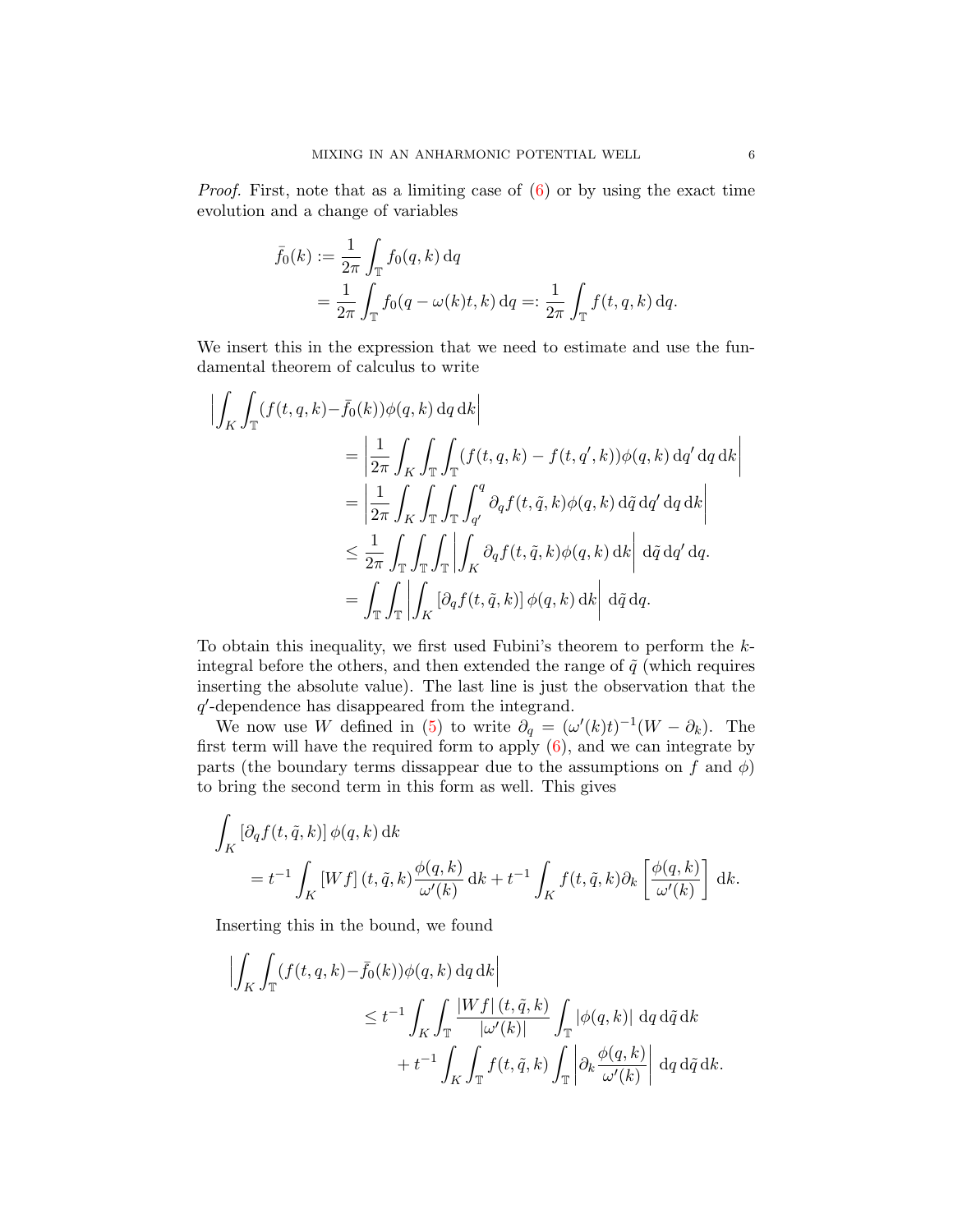In both terms we can apply [\(6\)](#page-4-3), and thus, using furthermore that  $W|_{t=0} =$  $\partial_k$ , we have obtained

$$
\left| \int_{K} \int_{\mathbb{T}} (f(t, q, k) - \bar{f}_0(k)) \phi(q, k) dq dk \right|
$$
  
\n
$$
\leq t^{-1} \int_{K} \int_{\mathbb{T}} \frac{|\partial_k f_0| (\tilde{q}, k)}{|\omega'(k)|} \int_{\mathbb{T}} |\phi(q, k)| dq d\tilde{q} dk
$$
  
\n
$$
+ t^{-1} \int_{K} \int_{\mathbb{T}} f_0(\tilde{q}, k) \int_{\mathbb{T}} \left| \partial_k \frac{\phi(q, k)}{\omega'(k)} \right| dq d\tilde{q} dk.
$$

This can be rewritten in terms of the averages over  $\mathbb T$  to give  $(7)$ .  $\Box$ 

2.1. Localization argument. In this section we prove Theorem [1.2.](#page-3-0) We use the explicit rate of decay and the expression for the upper bound ob-tained in Proposition [2.1](#page-4-0) allows for extensions when  $\omega'(k)$  vanishes at some energies in the support of  $\phi$ . We use a simple localization argument to treat the case where  $\omega'(k)$  vanishes linearly.

*Proof of Theorem [1.2.](#page-3-0)* Let  $0 < \epsilon < 1$  to be fixed later. We fix a smooth cutoff function  $\chi$  with support in  $(-1, 1)$ , values in [0, 1], and such that  $\chi \equiv 1$ in  $[-1/2, 1/2]$ . We define  $\chi_{i,\epsilon} := \chi(\frac{k-k_i}{\epsilon})$  and  $\eta_{\epsilon} := \prod_{i=1}^N (1 - \chi_{i,\epsilon})$ . Then, we write  $\phi(q,k) = \eta_{\epsilon}(k)\phi(q,k) + (1 - \eta_{\epsilon}(k))\phi(q,k)$ . Note that  $\eta_{\epsilon}(k)\phi(q,k)$ satisfies the hypotheses of Proposition [2.1.](#page-4-0) Thus, [\(7\)](#page-4-5) gives

$$
\left| \int_{K} \int_{\mathbb{T}} (f(t, q, k) - \bar{f}_{0}(k)) \eta_{\epsilon}(k) \phi(q, k) dq dk \right|
$$
  

$$
\leq \frac{2\pi}{t} \left\| \frac{\eta_{\epsilon}}{\omega'} \right\|_{L^{\infty}} (\left\| \bar{\phi} \partial_{k} f_{0} \right\|_{L^{1}} + \left\| \bar{f}_{0} \partial_{k} \phi \right\|_{L^{1}})
$$
  

$$
+ \frac{2\pi}{t} \left\| \partial_{k} \left( \frac{\eta_{\epsilon}}{\omega'} \right) \right\|_{L^{\infty}} \left\| \phi \bar{f}_{0} \right\|_{L^{1}}.
$$

Now, we need to extract the  $\epsilon$ -dependence from the  $L^{\infty}$ -norms. Since  $\omega''(k_i) \neq 0$ , for some  $C > 0$  and all  $\epsilon \leq 1$ , we have

$$
\inf_{\text{supp}(\eta_{\epsilon}) \cap \text{supp}(f)} |\omega'(k)| \ge \frac{\epsilon}{C}.
$$

This gives the bounds

$$
\left\|\frac{\eta_{\epsilon}}{\omega'}\right\|_{L^{\infty}} \leq \frac{C}{\epsilon}, \qquad \left\|\partial_{k}\left(\frac{\eta_{\epsilon}}{\omega'}\right)\right\|_{L^{\infty}} \leq \frac{C}{\epsilon^{2}}.
$$

We have obtained

<span id="page-6-0"></span>
$$
\left| \int_{K} \int_{\mathbb{T}} (f(t, q, k) - \bar{f}(k)) \eta_{\epsilon}(k) \phi(q, k) \right| \leq \frac{C}{t \epsilon^{2}}.
$$
 (8)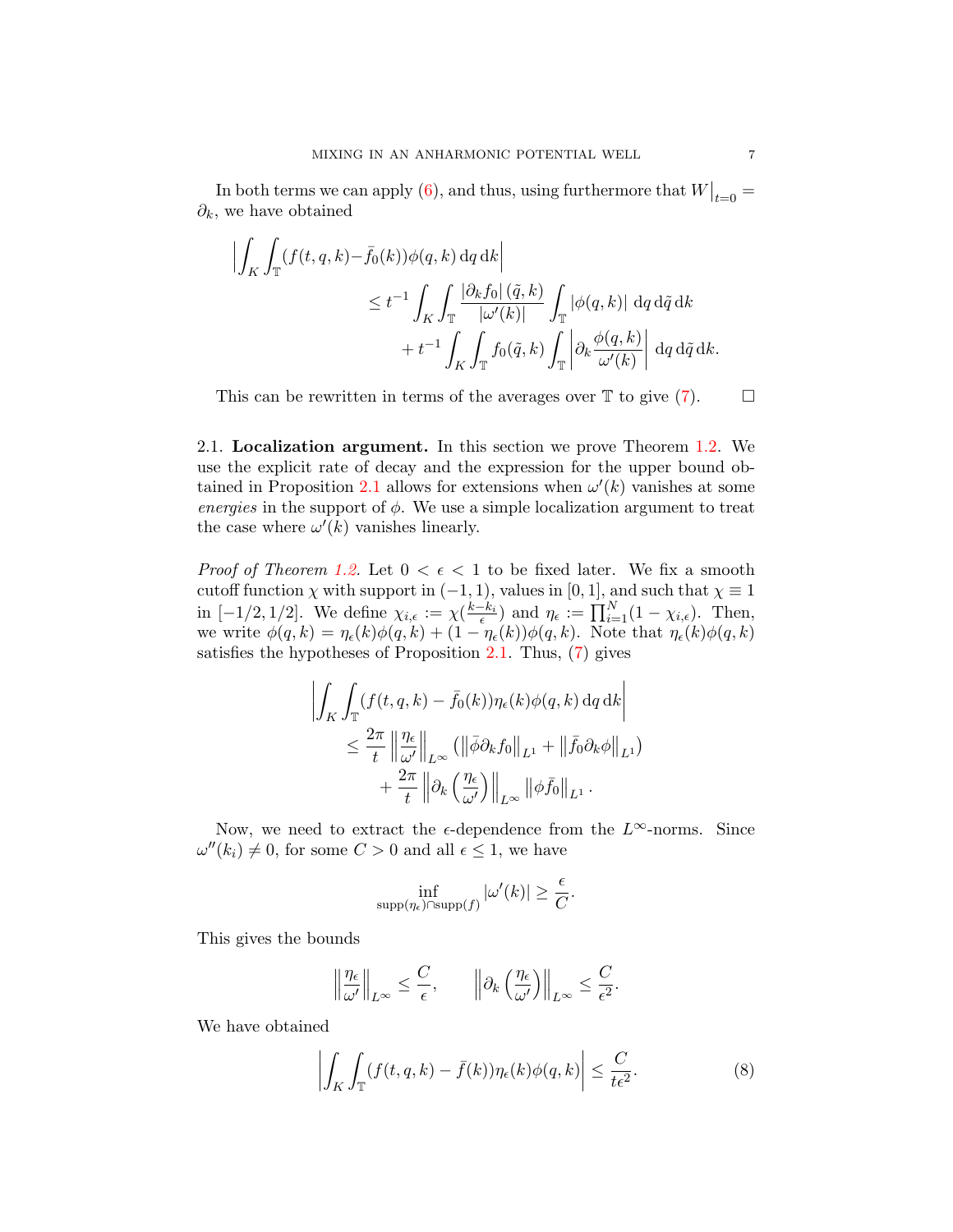On the other hand,

$$
\left| \int_{K} \int_{\mathbb{T}} (f(t, q, k) - \bar{f}_0(k))(1 - \eta_{\epsilon}(k)) \phi(q, k) \right|
$$
  
\n
$$
\leq 2 \int_{\mathbb{R}^+} (1 - \eta_{\epsilon}(k)) \int_{\mathbb{T}} f(t, q, k) dq dk
$$
  
\n
$$
\leq C \epsilon ||\bar{f}_0||_{L^{\infty}}.
$$

We sum with [\(8\)](#page-6-0), evaluate at some  $T > 1$  and pick  $\epsilon = T^{-1/3}$ , to obtain

$$
\left| \int_K \int_T (f(T, q, k) - \bar{f}(k)) \phi(q, k) \right| \leq C T^{-1/3},
$$

since for small T, both terms are bounded, this implies the result.  $\Box$ 

2.2. Improved decay. If the initial condition is more regular, we can improve the estimate on the decay. To this end, we use the following  $L^1$ -version of Poincaré's inequality.

<span id="page-7-0"></span>**Lemma 2.2** (Poincaré's inequality). Assume that  $g : \mathbb{T} \to \mathbb{R}$  is a periodic function of class  $C^l$  and  $g(x) = 0$  for some  $x \in [0, 2\pi)$ . Then, for all  $l \in \mathbb{N}$ ,

$$
\int_{\mathbb{T}} |g(q)| \, dq \leq (\pi)^l \int_{\mathbb{T}} |g^{(l)}(q)| \, dq.
$$

*Proof.* Without loss of generality, we may assume that  $x = 0$ . Then,

$$
\int_0^\pi |g(q)| \, dq = \int_0^\pi \left| \int_0^s g'(r) \, dr \right| \, ds
$$
  

$$
\leq \int_0^\pi |g'(r)| \int_r^\pi \, ds \, dr \leq \pi \int_0^\pi |g'(r)| \, dr.
$$

Treating the contribution to the  $L^1$ -norm of the interval  $[\pi, 2\pi]$  analogously, we find that

$$
\int_{\mathbb{T}} |g(q)| \, dq \le \pi \int_{\mathbb{T}} |g'(q)| \, dq.
$$

For the case  $l \geq 2$ , we proceed by induction. By periodicity  $\int_{\mathbb{T}} g^{(l-1)} = 0$ , so  $g^{(l-1)}(x) = 0$  for some  $x \in \mathbb{T}$ , and we can iterate the argument.

As a consequence, we can obtain a faster rate of decay for more regular initial data and observables. For the sake of readability, we assume that the support of is  $\phi$  compact (bounded away from the boundary of K), though it is possible to relax this to suitable decay of the functions and their derivatives.

Proof of Theorem [1.3.](#page-3-1) As in the proof of Proposition [2.1,](#page-4-0) we bound

$$
\left| \int_{K} \int_{\mathbb{T}} (f(t, q, k) - \bar{f}_0(k)) \phi(q, k) \, dq \, dk \right|
$$
  

$$
\leq \int_{\mathbb{T}} \int_{\mathbb{T}} \left| \partial_{\tilde{q}} \int_{K} f(t, \tilde{q}, k) \phi(q, k) \, dk \right| d\tilde{q} \, dq.
$$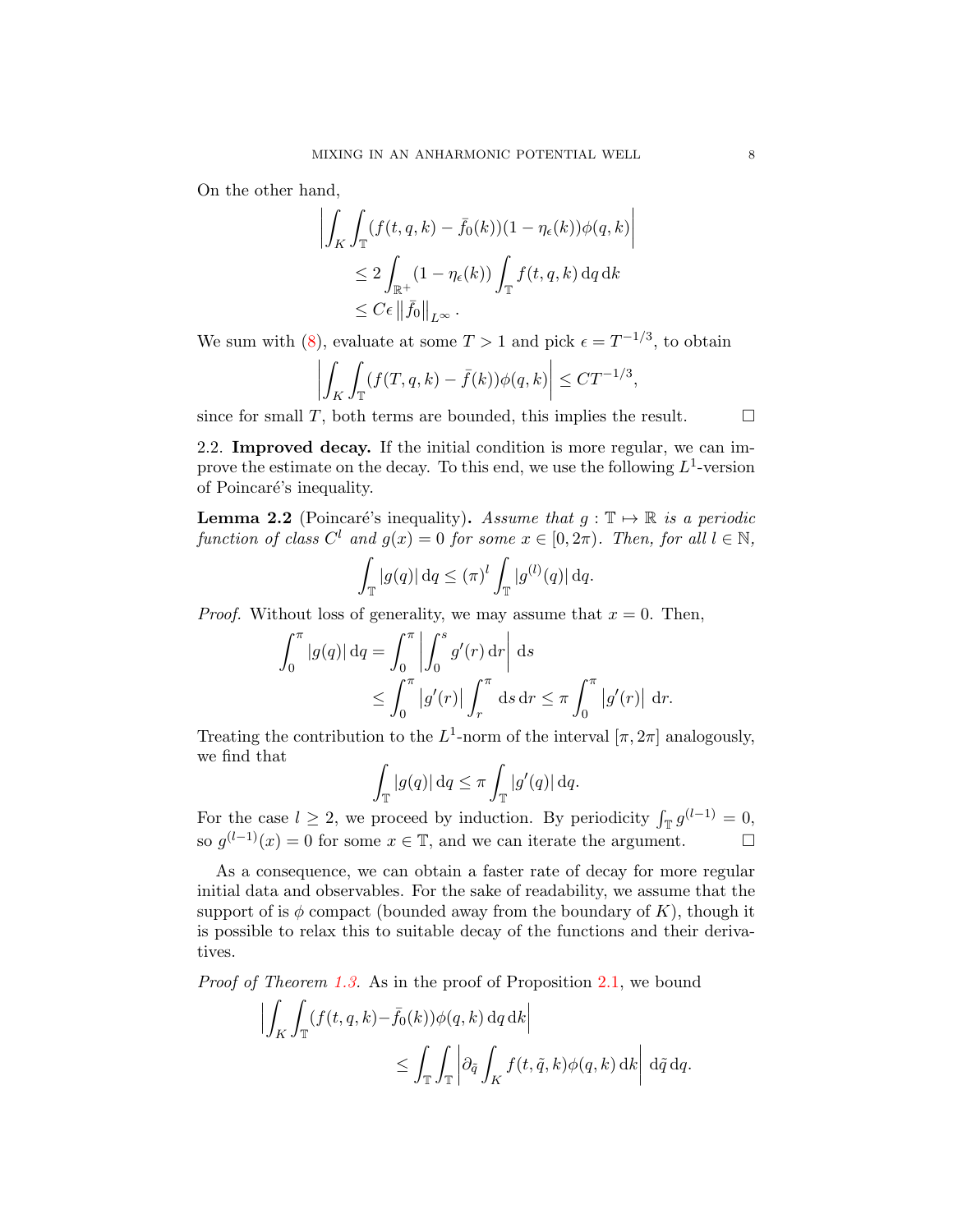We then use Lemma  $2.2$  to insert  $l-1$  additional derivatives:

$$
\left| \int_{K} \int_{\mathbb{T}} (f(t, q, k) - \bar{f}_0(k)) \phi(q, k) dq dk \right|
$$
  
\n
$$
\leq \pi^{l-1} \int_{\mathbb{T}} \int_{\mathbb{T}} \left| \partial_{\tilde{q}}^l \int_{K} f(t, \tilde{q}, k) \phi(q, k) dk \right| d\tilde{q} dq
$$
  
\n
$$
\leq t^{-l} \pi^{l-1} \int_{\mathbb{T}} \int_{\mathbb{T}} \left| \int_{K} \left( \frac{W - \partial_k}{\omega'(k)} \right)^l f(t, \tilde{q}, k) \phi(q, k) dk \right| d\tilde{q} dq.
$$

In the previous expression, we keep in mind that the operator  $W$  only affects the variables denoted by  $k$  and  $\tilde{q}$ , not  $q$ . Expanding the product makes appear  $2^l$  terms. In order to integrate by parts, we iterate the identities

$$
[\partial_K, W] = \omega''(k)t \partial_q = \frac{\omega''(k)}{\omega'(k)} (W - \partial_k)
$$

and for any sufficiently regular function  $g(k)$ ,

$$
[W, g(k)] = [\partial_K, g(k)] = g'(k).
$$

This allows to obtain an identity of the form

$$
\left(\frac{W-\partial_k}{\omega'(k)}\right)^l = \sum_{j=0}^l \sum_{m=0}^l g_{j,m}(k) \partial_k^j W^m,
$$

where each of the functions  $g_{n,m}(k)$  is a complicated expression containing powers of  $(\omega')^{-1}$  and its derivatives up to order  $l - (m + j)$ . In each term, we integrate by parts in  $K$  to obtain

$$
\left| \int_{K} \left( \frac{W - \partial_{k}}{\omega'(k)} \right)^{l} f(t, \tilde{q}, k) \phi(q, k) \, dk \right| \leq \sum_{j=0}^{l} \sum_{m=0}^{l} \left| \int_{K} W^{m} f(t, \tilde{q}, k) \partial_{k}^{j} (g_{j,m}(k) \phi(k)) \, dk \right|.
$$
  

$$
\leq \sum_{j=0}^{l} \sum_{m=0}^{l} \left\| \partial_{k}^{j} (g_{j,m} \phi) \right\|_{L^{\infty}} \int_{K} |W^{m} f(t, \tilde{q}, k)| \, dk.
$$

Finally, we apply [\(6\)](#page-4-3) to bound

$$
\left| \int_{\mathbb{R}_+} \int_{\mathbb{T}} (f(t, q, k) - \bar{f}_0(k)) \phi(q, k) dq dk \right|
$$
  
\n
$$
\leq t^{-l} \pi^l \sum_{j=0}^l \sum_{m=0}^l \left\| \partial_k^j (g_{j,m} \phi) \right\|_{L^\infty} \int_{\mathbb{T}} \int_K |W^m f(t, \tilde{q}, k)| d\tilde{q}
$$
  
\n
$$
= t^{-l} \pi^l \sum_{j=0}^l \sum_{m=0}^l \left\| \partial_k^j (g_{j,m} \phi) \right\|_{L^\infty} \left\| \partial_k^m f_0 \right\|_{L^1} \qquad \Box
$$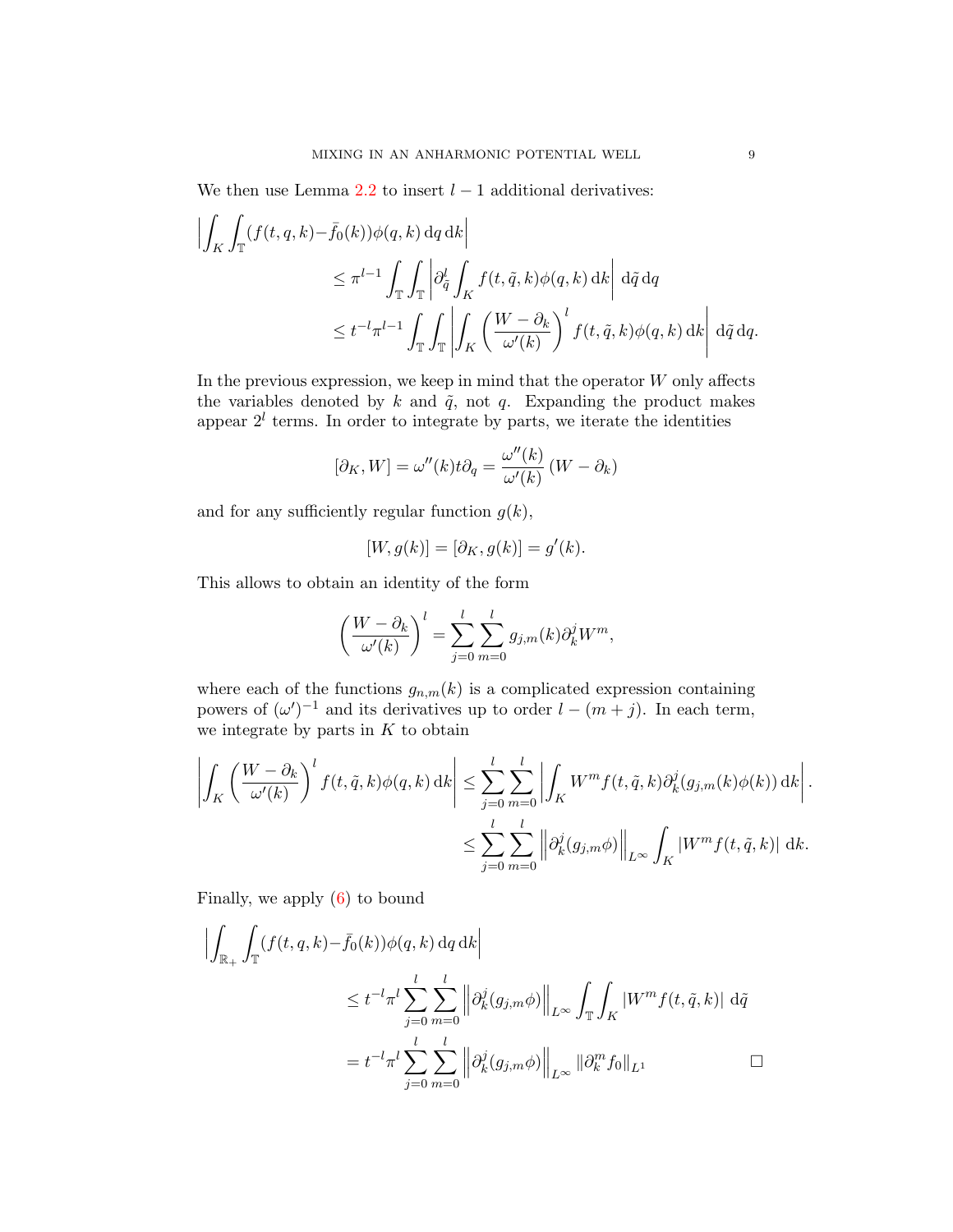# 3. PROOFS FOR  $d \geq 2$

<span id="page-9-1"></span>In this section we prove mixing for the d-dimensional case. In this case, we define the d vector fields

$$
W = tD\omega(k)\nabla_q + \nabla_k \qquad \text{or} \quad W_j = t\sum_{i=1}^d (\partial_{k_j}\omega_i(k))\partial_{q_i} + \partial_{k_j}.
$$
 (9)

As before, W commutes with the Liouville operator. If  $D\omega$  is an invertible matrix, most of the proof goes through as before. For the sake of completeness, we state Theorem [1.1](#page-2-1) with an explicit bound on the right-hand-side. To this end, we define the matrix norm

$$
|M|_{\infty} = \max_{i,j} |M_{i,j}|.
$$

<span id="page-9-0"></span>**Proposition 3.1.** Let  $f(t, q, k)$  be the solution to [\(1\)](#page-0-0) with initial datum  $f_0 \in C^1(\mathbb{T}^d \times K)$ . Assume that  $\phi \in C_c^1(\mathbb{T}^d \times K)$ , and that

$$
\det D\omega(k) \neq 0, \quad \text{for all } k \in K.
$$

Then,  $M := (D\omega(k))^{-1}$  is well-defined and

$$
\left| \int_{K} \int_{\mathbb{T}} (f(t, q, k) - \bar{f}_0(k)) \phi(q, k) dq dk \right|
$$
  

$$
\leq \frac{2\pi d}{t} \left( |||M|_{\infty} \phi||_{L^{\infty}} \sum_{i=1}^{d} ||\partial_{k_i} \bar{f}_0||_{L^1} + ||\nabla_k \cdot M \phi \hat{e}_j||_{L^{\infty}} ||\bar{f}_0||_{L^1} \right).
$$

Proof. As before, we express the left-hand-side as

$$
\left| \int_K \int_{\mathbb{T}^d} (f(t, q, k) - \bar{f}_0(k)) \phi(q, k) dq dk \right|
$$
  
= 
$$
\frac{1}{(2\pi)^d} \left| \int_{\mathbb{T}^d} \int_{\mathbb{T}^d} \int_K (f(t, q, k) - f(t, q', k)) \phi(q, k) dk dq dq' \right|.
$$

We then write

$$
f(t, q, k) - f(t, q', k) = \sum_{j=1}^{d} \int_{q'_j}^{q_j} \partial_{q_j} f(t, q_1, \cdots q_{j-1}, s, q'_{j+1}, \cdots, q'_d, k) ds
$$

and bound

$$
\left| \int_{K} \int_{\mathbb{T}^{d}} (f(t, q, k) - \bar{f}_{0}(k)) \phi(q, k) dq dk \right|
$$
  
\n
$$
\leq \frac{1}{(2\pi)^{d}} \sum_{j=1}^{d} \int_{\mathbb{T}^{d}} \int_{\mathbb{T}^{d}} \int_{0}^{2\pi} \left| \int_{K} \partial_{q_{j}} f(t, q_{1}, \dots q_{j-1}, s, q'_{j+1}, \dots, q'_{d}, k) \phi(q, k) dk \right| ds dq dq'.
$$

We now write  $\partial_{q_j} = t^{-1} [M(W - \nabla_k)]_j$ . Thus, by using the divergence theorem for the second term (and using the compact support of  $\phi$  to conclude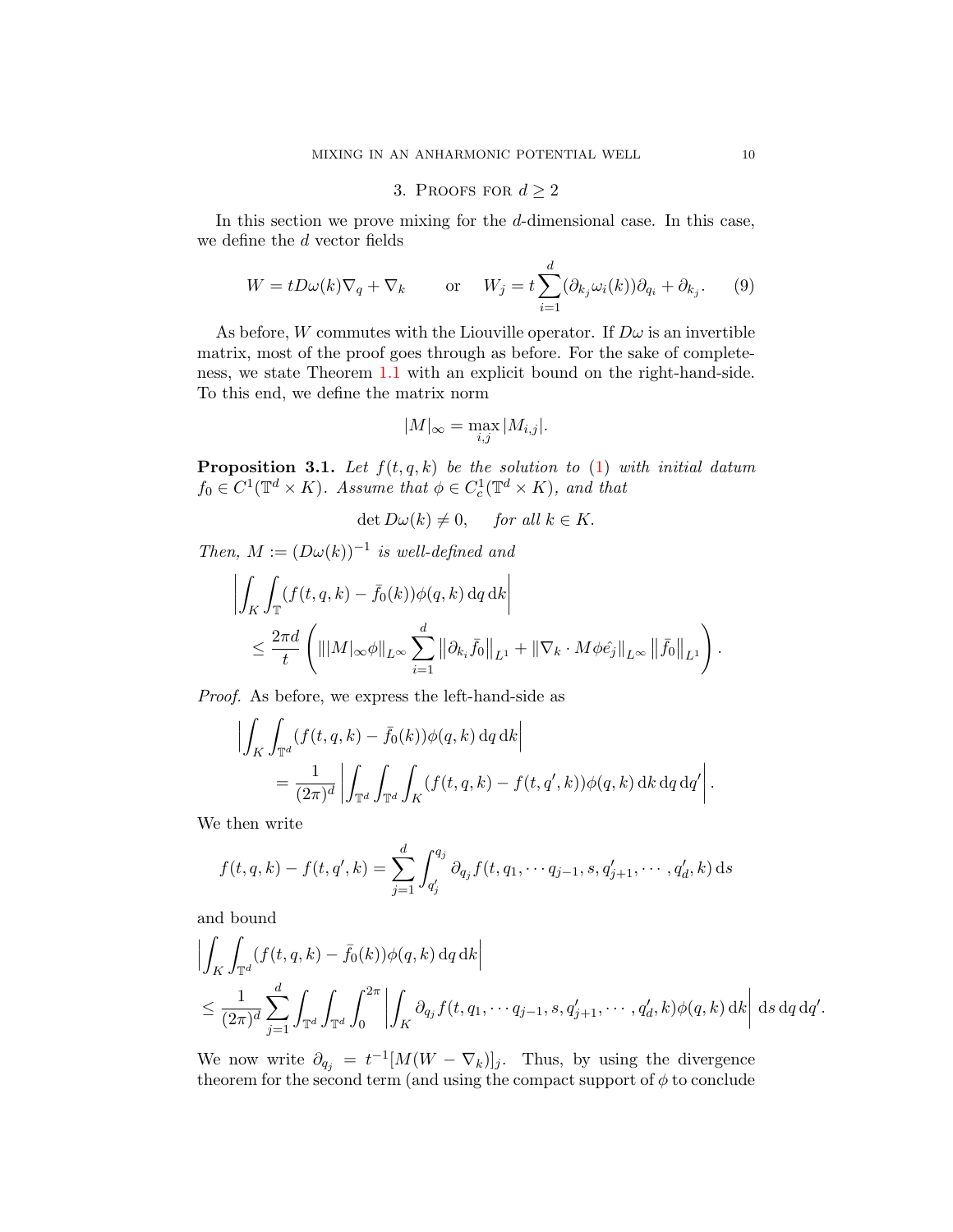the absence of boundary terms), we obtain

$$
\left| \int_{K} \partial_{q_{j}} f(t, q_{1}, \dots q_{j-1}, s, q'_{j+1}, \dots, q'_{d}, k) \phi(q, k) \, dk \right|
$$
\n
$$
\leq \frac{1}{t} \int_{K} \left| [M(k)W]_{j} f(t, q_{1}, \dots q_{j-1}, s, q'_{j+1}, \dots, q'_{d}, k) \phi(q, k) \right| \, dk
$$
\n
$$
+ \frac{1}{t} \int_{K} \left| f(t, q_{1}, \dots q_{j-1}, s, q'_{j+1}, \dots, q'_{d}, k) (\nabla_{k} \cdot M(k)^{\top} \phi(q, k) \hat{e}_{j}) \right| \, dk
$$
\n
$$
\leq \frac{\| |M|_{\infty} \phi \|_{L^{\infty}}}{t} \sum_{i=1}^{d} \int_{\mathbb{R}^{d}_{+}} \left| W_{i} f(t, q_{1}, \dots q_{j-1}, s, q'_{j+1}, \dots, q'_{d}, k) \right| \, dk
$$
\n
$$
+ \frac{\| \nabla_{k} \cdot M^{\top} \phi \hat{e}_{j} \|_{L^{\infty}}}{t} \int_{K} \left| f(t, q_{1}, \dots q_{j-1}, s, q'_{j+1}, \dots, q'_{d}, k) \right| \, dk.
$$

Inserting this in the previous bound and using  $(6)$ , we obtain

$$
\left| \int_{K} \int_{\mathbb{T}^d} (f(t, q, k) - \bar{f}_0(k)) \phi(q, k) dq dk \right|
$$
  

$$
\leq \frac{2\pi d}{t} \left( \| |M|_{\infty} \phi \|_{L^{\infty}} \sum_{i=1}^d \left\| \partial_{k_i} \bar{f}_0 \right\|_{L^1} + \left\| \nabla_k \cdot M^\top \phi \hat{e}_j \right\|_{L^{\infty}} \left\| \bar{f}_0 \right\|_{L^1} \right) \quad \Box
$$

Finally, we prove Corollary [1.4.](#page-4-2)

*Proof of Corollary [1.4.](#page-4-2)* For fixed  $x_0 \in \mathbb{R}^d$ , we write  $\phi_{x_0}$  for the fundamental solution to Poisson's equation in dimension  $d$ . In particular,

$$
\phi_{x_0}(x) \begin{cases}\n(x - x_0)\mathbb{I}_{[-\infty, x_0]} + \max(0, x_0) & \text{if } d = 1 \\
-(2\pi)^{-1}\ln(|x - x_0|) & \text{if } d = 2 \\
\kappa_d |x - x_0|^{-d+2} & \text{if } d = 3,\n\end{cases}
$$

for a suitable constant  $\kappa_d$ . So we can write

$$
V_F(x_0) = \int_{\mathbb{R}^d} \int_{\mathbb{R}^d} \phi_{x_0}(x) F(t, x, v) dx dv = \int_{\mathbb{T}^d} \int_K \varphi_{x_0}(q, k) f(t, q, k) dk dq,
$$

where we used the notation  $f = F \circ N$  and  $\varphi_{x_0} = \phi_{x_0} \circ N$ . Now, the integral is in a suitable form to apply the arguments in the proofs of Theorems [2.1](#page-4-0) and [3.1,](#page-9-0) provided that  $\varphi_{x_0}$  is sufficiently regular. The Coulomb kernel  $\phi_{x_0}$ belongs to the Sobolev space  $W^{1,1}_{loc}(\mathbb{R}^d \times \mathbb{R}^d)$ , since the integral of its derivative in a ball is finite. Outside a sufficiently large ball, the function and its derivatives are bounded. Since we assume that N is of class  $C^1$ ,  $\varphi_{x_0}$  inherits these properties. Thus,  $\nabla_k \varphi_{x_0} \in L^1 + L^{\infty}$ . For the  $L^{\infty}$ -part, we can apply Proposition [3.1](#page-9-0) directly, and for the  $L^1$  part we switch the roles of f and  $\phi$ in the proof of Proposition [3.1.](#page-9-0)

### **REFERENCES**

<span id="page-10-0"></span>[Arn89] V.I. Arnold. Mathematical Methods of Classical Mechanics. Springer-Verlag, New York, 1989.